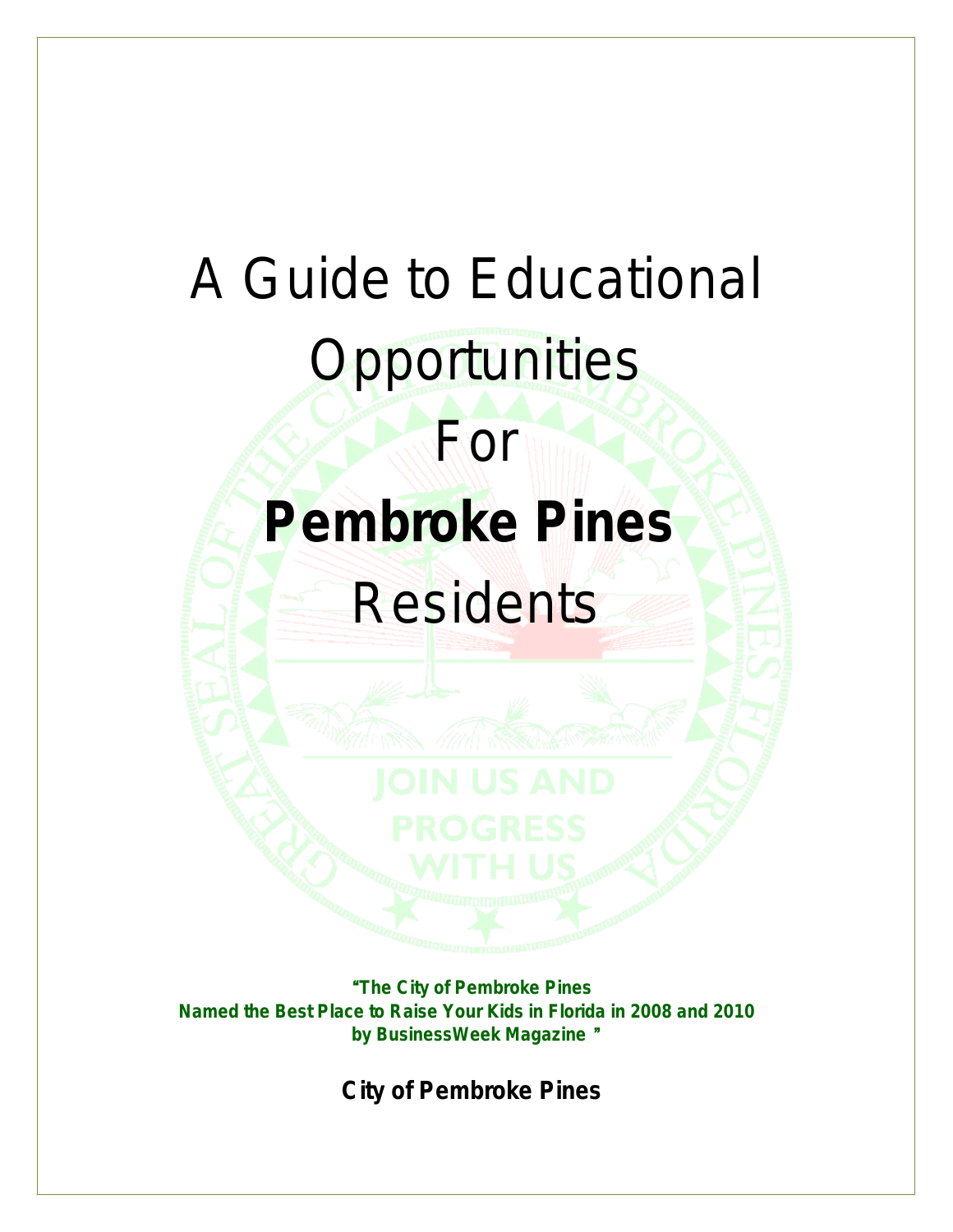601 City Center Way Pembroke Pines, FL 33025 (954) 450-1060 **[www.ppines.com](http://www.ppines.com)**

**Mayor Frank C. Ortis Vice Mayor Jay D. Schwartz Commissioner Angelo Castillo Commissioner Thomas Good Jr. Commissioner Iris A. Siple**

> **City Manager Charles F. Dodge**

## **Education Advisory Board**

Danielle Spradley, Chairwoman Martha Mansfield, Vice Chairwoman Brenda Hawkes Dr. Natolyn Jones-Ferguson Dr. Brent Swanson

> Dr. Lisa Sporillo **Staff Liaison**

## Meetings are held 4th Tuesday of each month at 7:00pm at the

Southwest Focal Point **Senior Center** Located at: 301 NW 103rd Avenue, Pembroke Pines, FL 33026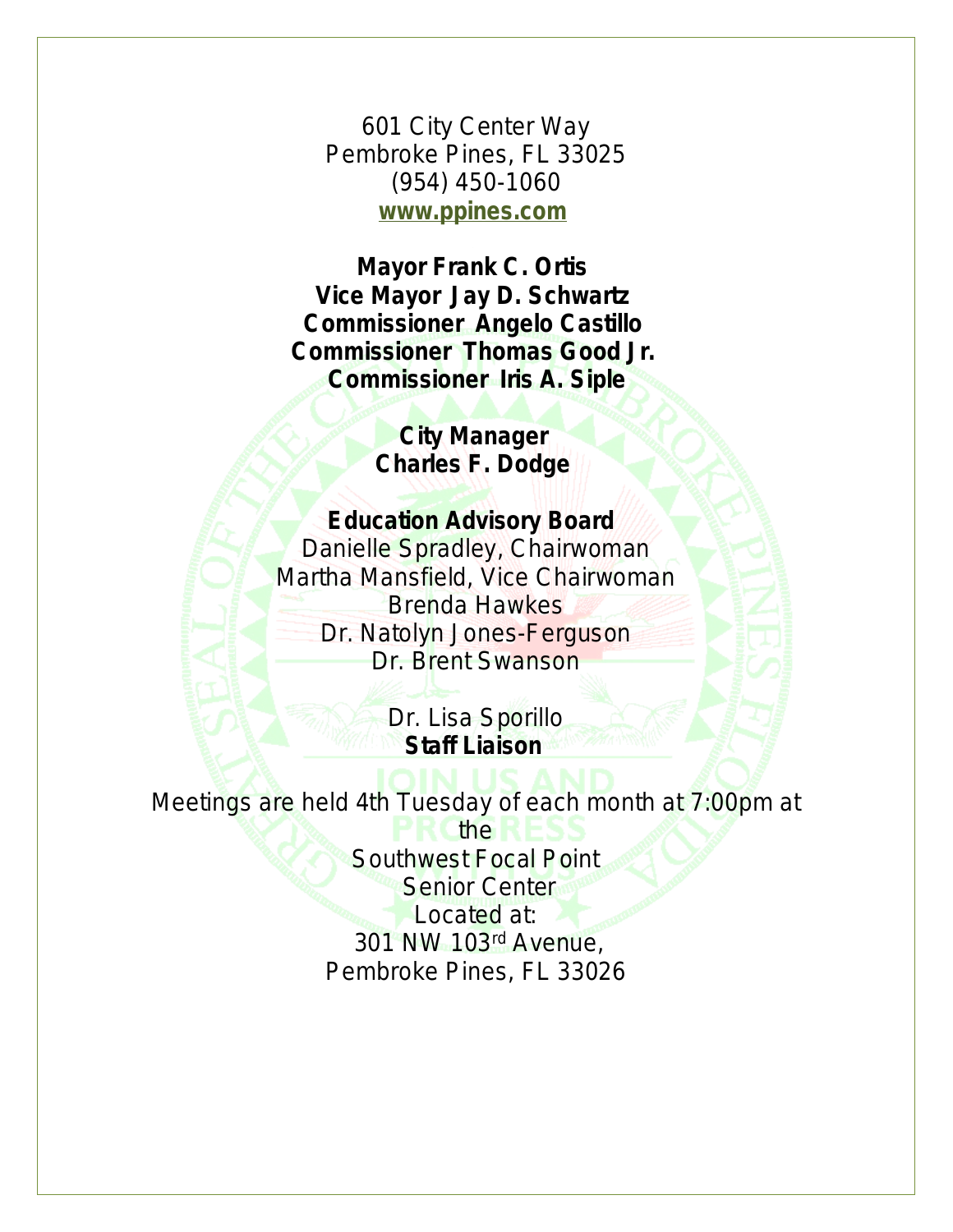Dear Friends:

I am happy to present to you information about the educational opportunities from elementary to college for everyone in Pembroke Pines.

Some adults consider education an art and science only for the young, and miss out on every challenging opportunity for themselves.

The City Commission and I know the value you place on living in a community with great schools and so we established the Education Advisory Board whose purpose is to focus on the relationship between our schools and our citizens.

The members of this board have volunteered their time to research and present this information to help you explore the educational opportunities for everyone.

Sincerely,

Mayor Frank C. Ortis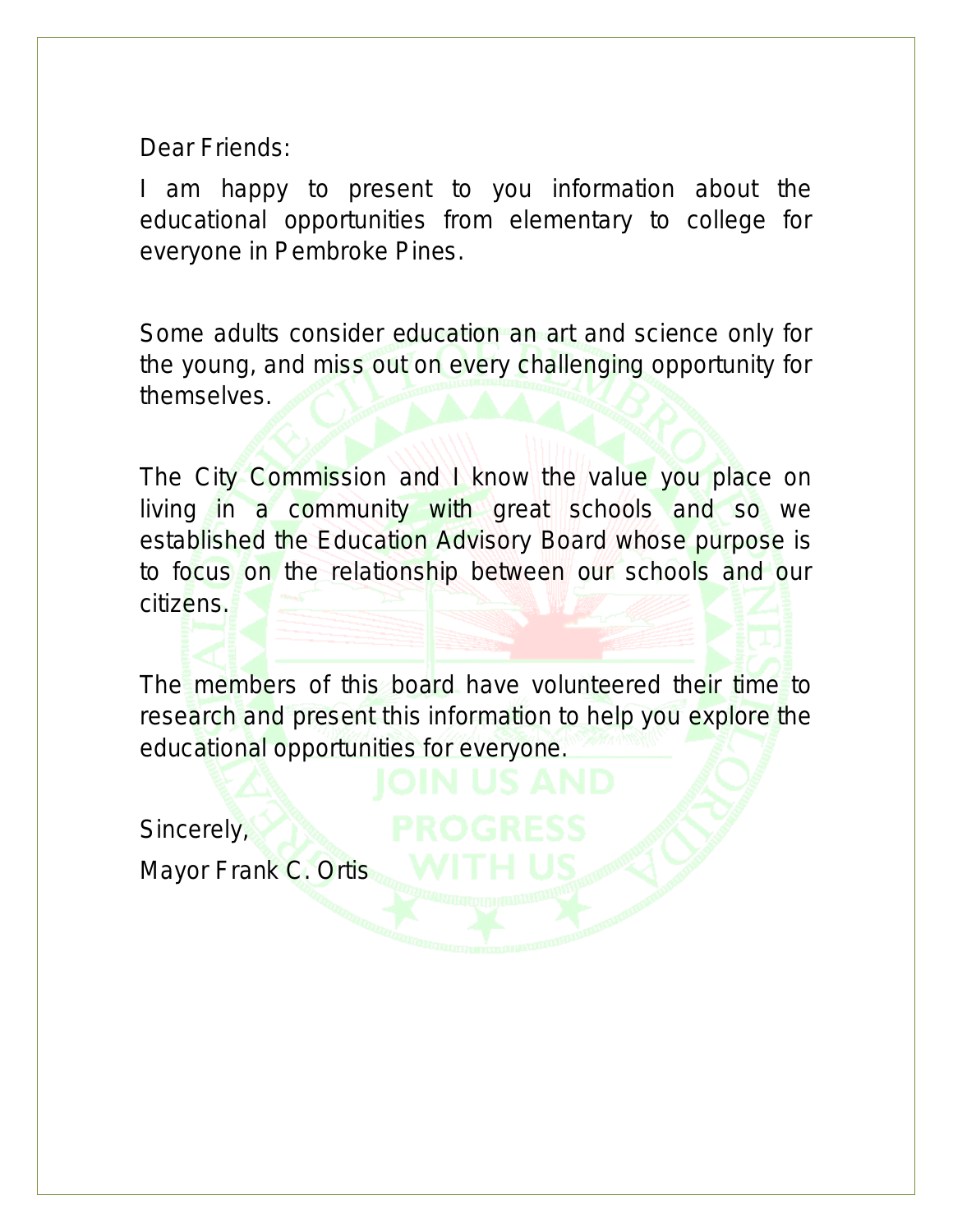#### *ELEMENTARY SCHOOLS* **Atlantic Montessori Charter School**

9893 Pines Blvd. Pembroke Pines, FL 33024 OFF.: (754) 263-2700 FAX: (754) 263-2596 Juana Garcia, Principal [www.atlanticmontessoricharter.com](mailto:director.amcharterschool@gmail.com)

## **Chapel Trail Elementary**

19595 Taft Street Pembroke Pines, FL 33029 OFF.: (754) 323-5000 FAX: (754) 323-5040 Susan Suarez, Principal [www.chapeltrail.browardschools.com](http://www.chapeltrail.browardschools.com)

## **Franklin Academy**

18800 Pines Boulevard Pembroke Pines, FL 33029 OFF: (954) 703-2294 FAX: (954) 436-2861 Elena Diaz, Principal **[www.franklin-academy.org](http://www.franklin-academy.org)**

## **Lakeside Elementary**

900 NW 136th Avenue Pembroke Pines, FL 33028 OFF.: (754) 323-6400 FAX: (754) 323-6440 Kathrynne May, Principal <http://lakeside.browardschools.com>

## **Palm Cove Elementary**

11601 Washington Street Pembroke Pines, FL 33025 OFF.: (754) 323-6800 FAX: (754) 323-6840 Priscille Elle, Principal [www.broward.k12.fl.us/palmcoveele](http://www.broward.k12.fl.us/palmcoveelem) m

## **Panther Run Elementary**

801 NW 172<sup>nd</sup> Avenue Pembroke Pines, FL 33029 OFF.: (754) 323-6850 FAX: (754) 323-6890 Moraima DelSol, Principal [www.pantherrun.com](http://www.pantherrun.com)

### **Pasadena Lakes Elementary**

8801 Pasadena Boulevard Pembroke Pines, FL 33024 OFF.: (754) 323-6900 FAX: (754) 323-6940 Janet C. Williams, Principal [www.broward.k12.fl.us/pasadenalakesel](http://www.broward.k12.fl.us/pasadenalakeselem/) em

### **Pembroke Lakes Elementary**

11251 Taft Street Pembroke Pines, FL 33026 OFF.: (754) 323-6950 Marsha Wagner, Principal [www.pembrokelakes.browardschools.com](http://www.pembrokelakes.browardschools.com)

## **Pembroke Pines Charter**

**Elementary - Central** 12350 Sheridan Street Pembroke Pines, FL 33026 OFF.: (954) 322-3330 FAX: (954) 322-3383 Sean Chance, Principal [www.pinescharter.net](http://www.pinescharter.net)

## **Pembroke Pines Charter Elementary - East**

10801PembrokeRoad Pembroke Pines, FL 33025 OFF.: (954) 443-4800 FAX: (954) 443-4811 Channale Augustin, Principal [www.pinescharter.net](http://www.pinescharter.net)

## **Pembroke Pines Charter Elementary - FSU**

601 SW 172nd Avenue Pembroke Pines, FL 33029 OFF.: (954) 499-4244 FAX: (954) 499-3016 Lisa Sporillo, Principal [www.pinescharter.net](http://www.pinescharter.net)

## **Pembroke Pines Charter Elementary - West**

1680 SW 184th Avenue Pembroke Pines, FL 33029 OFF.: (954) 450-6990 FAX: (954) 443-4820 Michael Castellano, Principal [www.pinescharter.net](http://www.pinescharter.net)

## **Pembroke Pines Elementary**

6700 SW 9th Street Pembroke Pines, FL 33023 OFF.: (754) 323-7000 FAX: (754) 323-7040 Natasha Bell, Principal www.broward.k12.fl.us/pembrokepinese em

## **Pines Lakes Elementary**

10300 Johnson Street Pembroke Pines, FL 33026 OFF.: (754) 323-7100 FAX: (754) 323-7140 Susan F. Sasse, Principal [www.pineslakes.browardschools.com/](http://www.pineslakes.browardschools.com/)

#### **Renaissance Charter Schools at Pines**

10501 Pines Boulevard. Pembroke Pines, FL 33026 OFF.: (954) 862-1283 FAX: (954) 862-1284 Natasha Cavell, Principal

## **Silver Palms Elementary**

1209 NW 155th Avenue Pembroke Pines, FL 33029 OFF.: (754) 323-7450 FAX: (754) 323-7490 Irina Shearer, Principal [www.broward.k12.fl.us/silverpalmsel](http://www.broward.k12.fl.us/silverpalmsele)

## e

**Somerset Academy Elementary** 20805 Johnson Street

Pembroke Pines, FL 33029 OFF.: (954) 442-0233 FAX: (954) 442-0813 Bernardo Montero, Principal [www.somersetacademy.com](http://www.somersetacademy.com)

### **MIDDLE SCHOOLS Franklin Academy Middle School**

5000 SW 207th Terrace Pembroke Pines, FL 33332 OFF.: (954) 315-0770 FAX: (954) 315-0769 Diane Showalter, Principal [www.pphs.franklin-academy.org/](http://www.pphs.franklin-academy.org/)

## **Pembroke Pines Charter Middle School-Academic Village**

17189 Sheridan Street Pembroke Pines, FL 33311 OFF.: (954) 538-3700 FAX: (954) 538-3714 Peter Bayer, Principal [www.pinescharter.net](http://www.pinescharter.net)

## **Pembroke Pines Charter**

**Middle School- Central** 12350 Sheridan Street Pembroke Pines, FL 33026 OFF.: (954) 322-3300 FAX: (954) 322-3383 Sean Chance, Principal [www.pinescharter.net](http://www.pinescharter.net)

## **Pembroke Pines Charter**

**Middle School** – **West** 18500 Pembroke Road Pembroke Pines, FL 33029 OFF.: (954) 433-4847 FAX: (954) 447-1691 Michael Castellano, Principal [www.pinescharter.net](http://www.pinescharter.net)

## **Pines Middle School**

200 NW Douglas Road Pembroke Pines, FL 33024 OFF.: (754) 323-4000 FAX: (754) 323-4085 Carlton Campbell, Principal [carlton.campbell@browardschoo](mailto:carlton.campbell@browardschools.com) ls.com <http://pines.browardschools.com/>